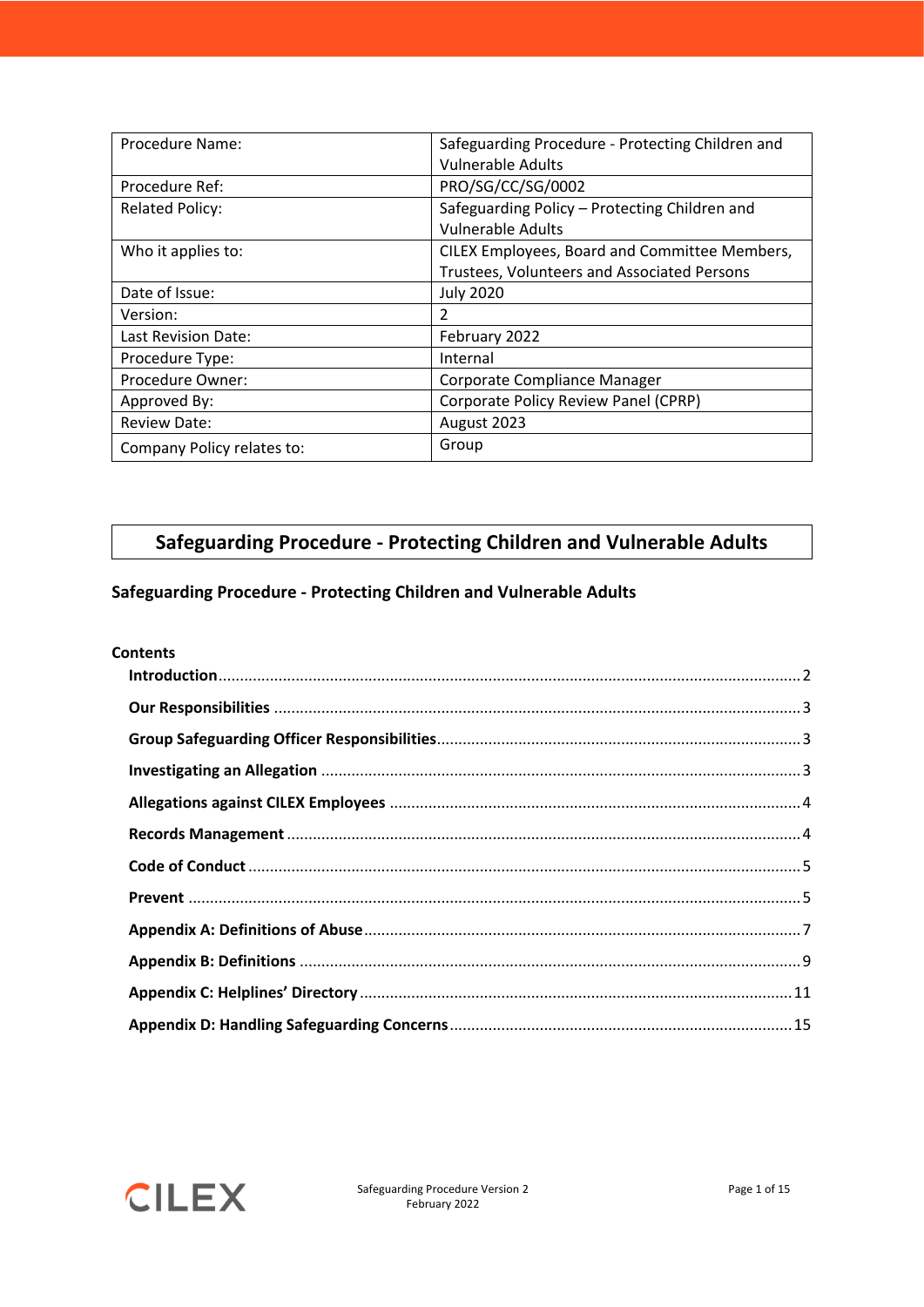## <span id="page-1-0"></span>**Introduction**

CILEX respects that all individuals regardless of race, gender, disability, religion, sexual orientation, family status, age or social background have a right to equal protection from all types of harm or abuse.

Protecting people's health, wellbeing and human rights and enabling them to live free from harm, exploitation, victimisation, abuse, neglect, sexual misconduct and violence is fundamental to creating a safe environment. In turn, these experiences impact on the working of those directly or indirectly affected by such behaviours. Abusive behaviours can take many forms including, but not limited to:

- Physical Abuse
- Emotional or Psychological Abuse
- Sexual Abuse
- **Neglect**
- Domestic Abuse
- Financial Abuse
- Discriminatory Abuse
- Modern Slavery

For more information about definitions of abuse, please see Appendix A.

This procedure applies for everyone in CILEX, who are in direct contact<sup>1</sup> with children under 18 and vulnerable adults. All allegations will be taken seriously and handled in accordance with this guidance as CILEX recognise that safeguarding is everyone's responsibility. All referrals will be investigated by the Group Safeguarding Officer and when the allegations are against a CILEX employee, the Human Resources Director will also be involved.

Safeguarding is everyone's responsibility. CILEX is committed to creating and sustaining a culture of vigilance among employees and everyone who works on behalf of CILEX to recognise, respond, record and report safeguarding concerns and provide an appropriate response. For more information regarding safeguarding definition, please see Appendix B.

It is not our responsibility to make judgements about reported safeguarding concerns, but to ensure they are processed and referred on, where appropriate.

Wherever possible and appropriate, we seek the consent of the subject of a safeguarding concern, in order to share their information with an external agency, for example, a Social Services Department.

There are two key areas in which safeguarding issues may be raised:

- the conduct of the employees or everyone who works on behalf of CILEX towards children and vulnerable adults with whom they come into contact, whether in person, online, by telephone, letter or any other type of communication;
- children or vulnerable adults' disclosure of information regarding their personal welfare or the welfare of one of their peers, to the employees or anyone who works on behalf of CILEX, whether directly or through any kind of communications.

<sup>&</sup>lt;sup>1</sup> In this document, direct contact means any kind of communication with children and vulnerable adults face-to-face, on-line (any kind of electronical communications, which include but it is not limited to: email, video conference, social media platforms, etc), by telephone, letter, or any other type of communication.

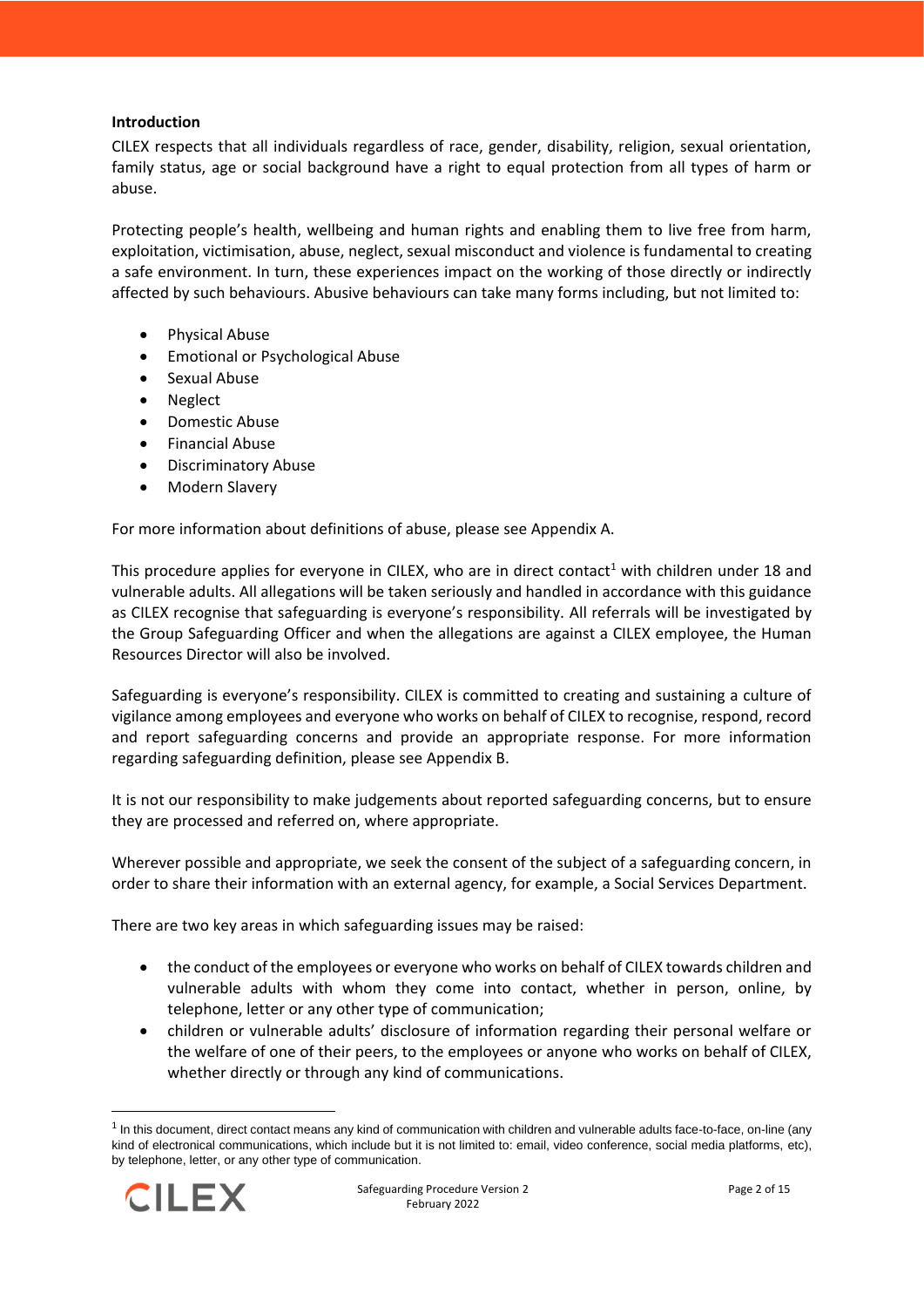## <span id="page-2-0"></span>**Our Responsibilities**

All employees are expected to understand and adhere to the principles set out in this Policy, as well as prevent, detect and report any forms of safeguarding concerns.

CILEX Management are responsible for Officering by example on safeguarding and ensuring the safeguarding provision is adequately resourced.

Human Resources are responsible for ensuring all employees are trained in safeguarding matters and guarantee safer recruitment checks are carried out such as the Disclosure and Baring Services (DBS) Human Resources staff are also required to complete additional Safer Recruitment training.

It is the responsibility of the Group Safeguarding Officer to ensure that this document is up-to-date and reviewed regularly. The Safeguarding Policy and Procedure will be revised as necessary to take into account stakeholder feedback, recommendations from the regulatory authorities, changes in legislation or other relevant factors.

Questions or concerns relating to this document should be addressed to the Group Safeguarding Officer. Email[: privacyofficer@cilex.org.uk](mailto:privacyofficer@cilex.org.uk)

## <span id="page-2-1"></span>**Group Safeguarding Officer Responsibilities**

The Group Safeguarding Officer is responsible for:

- Reviewing the Safeguarding Policy and Procedures at least every 18 months or sooner if deemed necessary;
- Providing advice and support on issues relating to young or vulnerable people's protection;
- Providing guidance to children and vulnerable adults about how to obtain suitable support relating to safeguarding issues;
- Maintaining a proper record of any referral, complaint or concern;
- Monitoring the completion of safeguarding training;
- Keeping abreast of all regulations and requirements regarding safeguarding.

## <span id="page-2-2"></span>**Investigating an Allegation**

All referrals will be investigated by the Group Safeguarding Officer.

If you would like to declare a relevant safeguarding concern, you should complete the Safeguarding Issue Report Form on SharePoint:

https://cilexgroup.sharepoint.com/:u:/r/sites/StaffPolicies/CorporatePolicies/Safeguarding%20Repo rt%20Form.url?csf=1&web=1&e=6S83ye, which will be referred to the Group Safeguarding Officer for further investigation. In this situation, further information is likely to be requested and documentary evidence required.

If becoming aware of any safeguarding incident has caused you distress, please contact your line manager or the Group Safeguarding Officer a[t privacyofficer@cilex.org.uk](mailto:privacyofficer@cilex.org.uk)

Following the results of the investigation and considering the circumstances of the referral or allegation made, the Group Safeguarding Officer may need to contact external agencies, who may conduct their own investigation (see Appendix C).

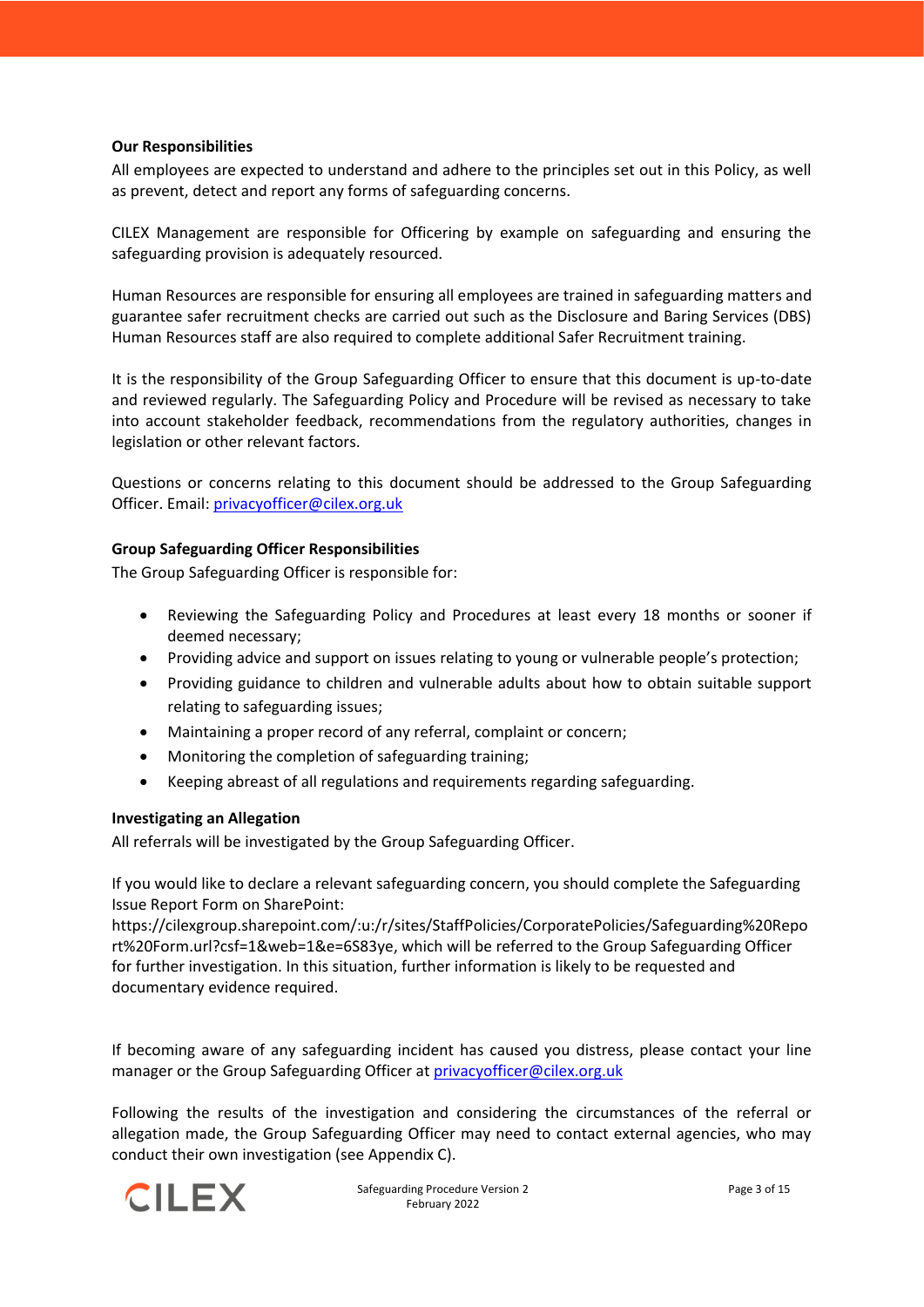If a referral to an external service or agency is not required, following completion of all necessary investigations, the Group Safeguarding Officer will decide on an outcome.

### **Emergency Measures**

There may be instances where a safeguarding concern is of a serious and/or urgent nature. In these circumstances, arrange for a call with the Group Safeguarding Officer, as soon as possible, where an emergency meeting will be convened to discuss the matter and next steps with the relevant people. Examples of this may be immediate harm to self, threats to the general public and/or animals, and/or knowledge of terrorist activities or affiliation.

If an urgent safeguarding concern is in relation to suicide, please treat as an emergency and refer to the separate Suicide Awareness and Mitigation Policy for guidance on how to proceed.

#### <span id="page-3-0"></span>**Allegations against CILEX Employees**

Handling Allegations of Harm or Abuse:

All allegations will be taken seriously and handled, in accordance with statutory guidance.

Any person who has a concern about an employee or anyone who works on behalf of CILEX, should report the concern to the Group Safeguarding Officer and complete the Safeguarding Issue Report Form on SharePoint.

The Group Safeguarding Officer will alert the Human Resources Director that a safeguarding case has been raised.

Following the results of the investigation and considering the circumstances of the referral or allegation made, the Group Safeguarding Officer may need to contact external agencies, who may conduct their own investigation.

If a referral to an external service or agency is not required, following completion of all necessary investigations, the Group Safeguarding Officer jointly with the Director of the Human Resources will decide on an outcome.

All the cases concerning to CILEX Regulation employees will be dealt with independently by the Director of Human Resources, who shall carry out the relevant investigation and will independently decide on an outcome.

#### <span id="page-3-1"></span>**Records Management**

All reported concerns/allegations will be treated in the strictest confidence and only those individuals who need to be involved in an investigation will be.

CILEX is committed to complying with the current UK Data Protection legislation and any personal data created as part of this policy will be processed, in accordance with CILEX's Privacy Policy, Data Protection Policy and Archive, Retention and Destruction Policy. This includes ensuring data is held securely, is not disclosed unlawfully and is destroyed when no longer needed.

Written records are confidential and must be kept in a locked cabinet if a hard copy or password protected in a restricted access folder if an electronic copy. The subject of the record may access the record, but not any third parties other than Group employees.

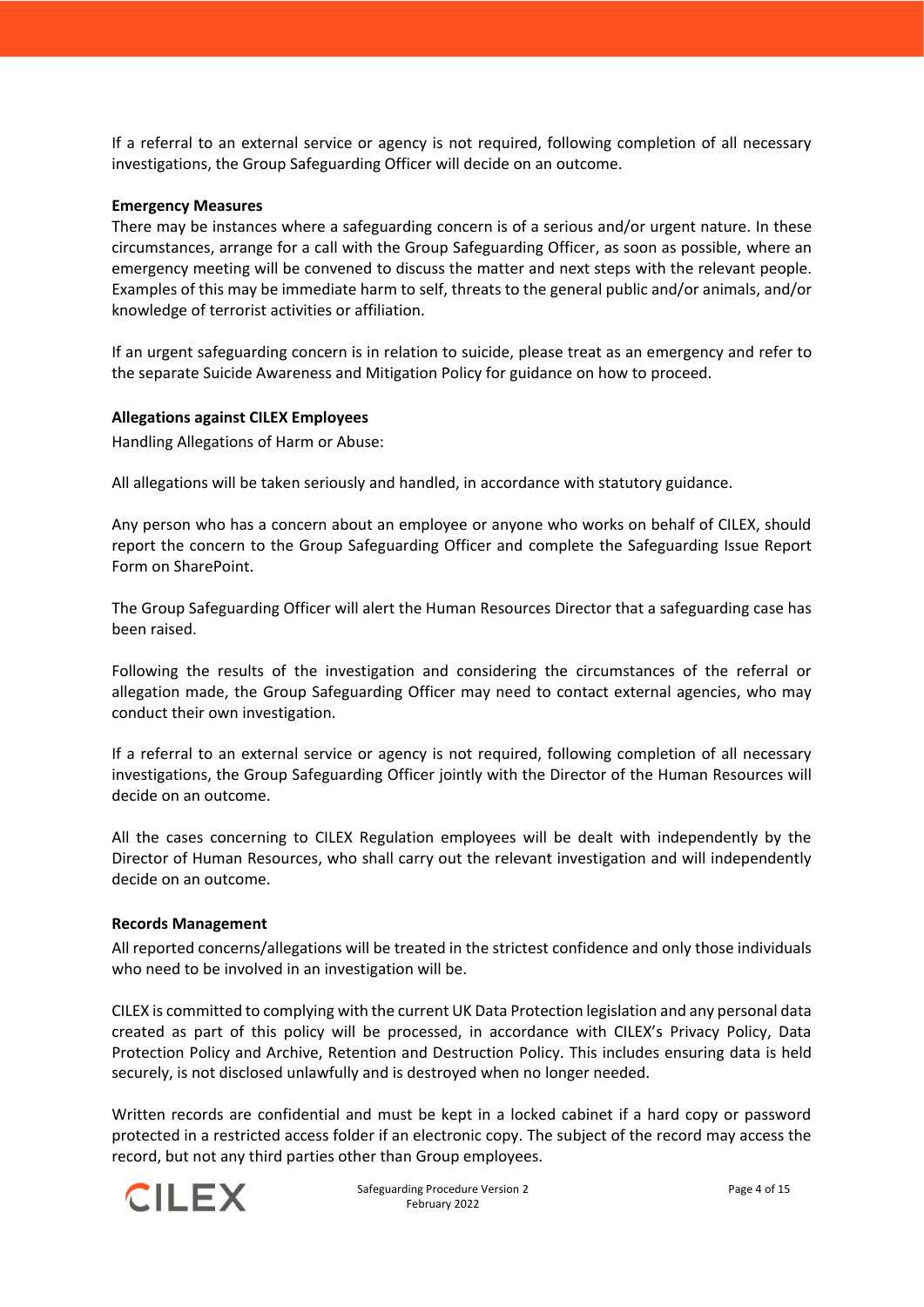The Group Safeguarding Officer will keep an electronic register of Safeguarding concerns for monitoring purposes. Access to electronic records will be restricted to the Group Safeguarding Officer and Deputy Safeguarding Officer.

If an employee has any concerns about whether to share information, they should seek guidance from the Group Safeguarding Officer, as soon as possible on an anonymous basis.

## <span id="page-4-0"></span>**Code of Conduct**

CILEX employees are expected to uphold the highest levels of professional conduct in their dealings with children or vulnerable adults.

This includes not only avoiding any physical, verbal or other conduct that could be construed as abusive, but also by not placing themselves in situations where they are open to false allegations and by protecting vulnerable individuals from possible abuse by others.

When in direct contact with children or vulnerable adults (see also Appendix D), CILEX employees or anyone who works on behalf of CILEX must:

- $\checkmark$  Be aware at all times of the effects and consequences that your words and actions might have;
- $\checkmark$  Be approachable, whilst maintaining a physical and professional distance;
- $\checkmark$  The interests of each child or adult at risk must be put first; all must be treated equally and with dignity and respect;
- $\checkmark$  All contact must be arranged within the normal working hours of the institution concerned;
- $\checkmark$  Treat all children and vulnerable adults equally with respect and dignity;
- $\checkmark$  Immediately escalate safeguarding concerns to the Group Safeguarding Officer.

CILEX employees and anyone who works on behalf of CILEX should never:

- × Be left unaccompanied with children or vulnerable adults;
- × Be unnecessarily inquisitive;
- × Make comments that could be misinterpreted, such as about an individual's appearance;
- × Arrange assessments at times that fall outside the normal timetable parameters of the centre;
- × Meet a candidate other than in the agreed assessment venue at the agreed time;
- × Exchange personal contact details.

## <span id="page-4-1"></span>**Prevent**

Prevent is a strand of the Government's counter terrorism strategy, which raised an awareness of the specific need to safeguard children, young people and families from violent and non-violent extremism.

Prevent works with a wide range of sectors, where there are risks of radicalisation which need to be addressed, including the education sectors, criminal justice, faith groups, the internet and health service.

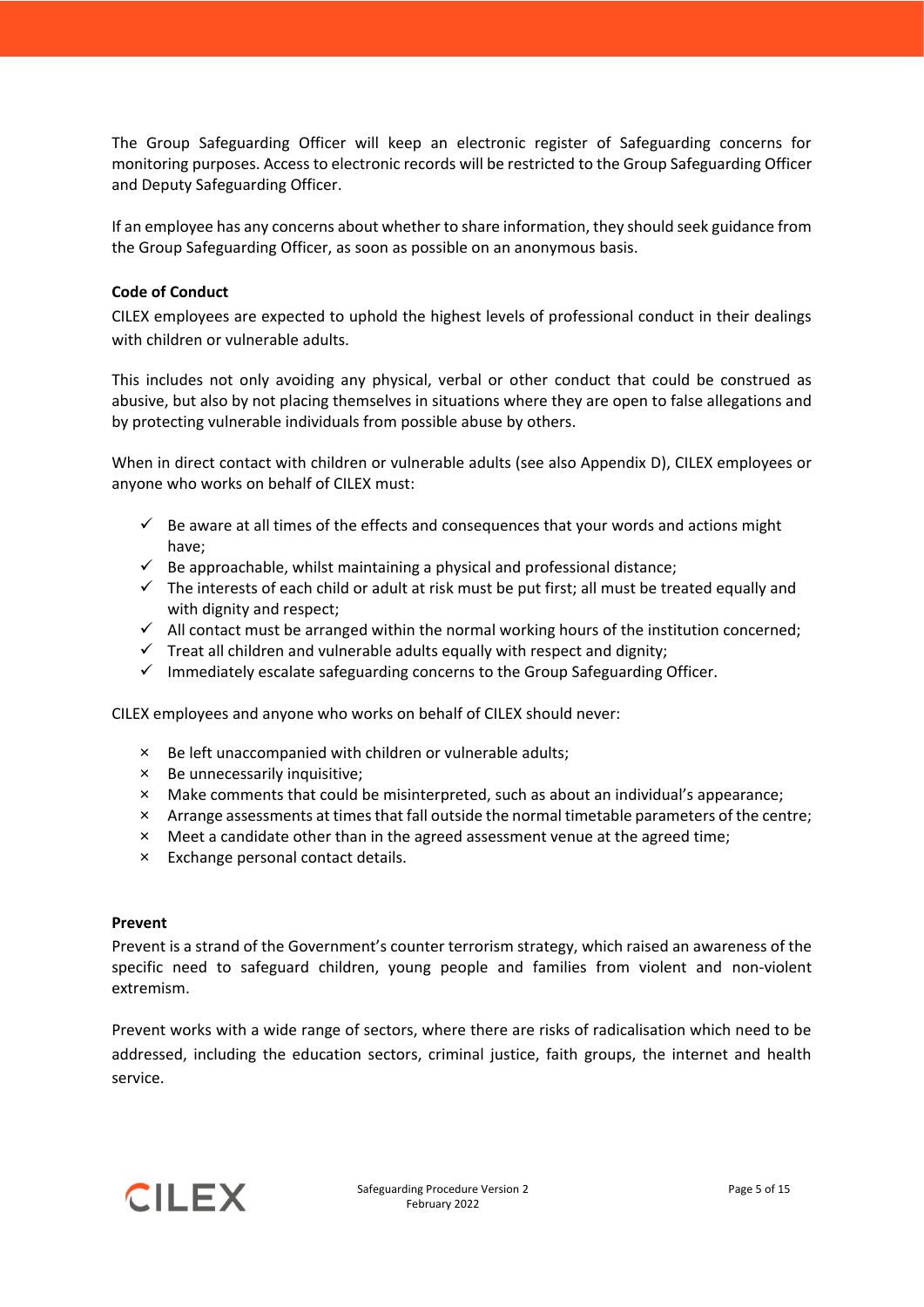You should not come across Prevent in your day-to-day working but should be aware of it. If you have any questions about Prevent, please refer them to the Group Safeguarding Officer [\(privacyofficer@cilex.org.uk\)](mailto:(privacyofficer@cilex.org.uk).

The three objectives of the Prevent strategy are to:

- Respond to the ideological challenge of terrorism and aspects of extremism and the threat we face from those who promote those views;
- Provide practical help and support to prevent people from being drawn into terrorism and ensure they are given appropriate advice and support;
- Work with a wide range of sectors where there are risks of radicalisation which need to be addressed, including the education sectors, criminal justice, faith groups, the internet and health service.

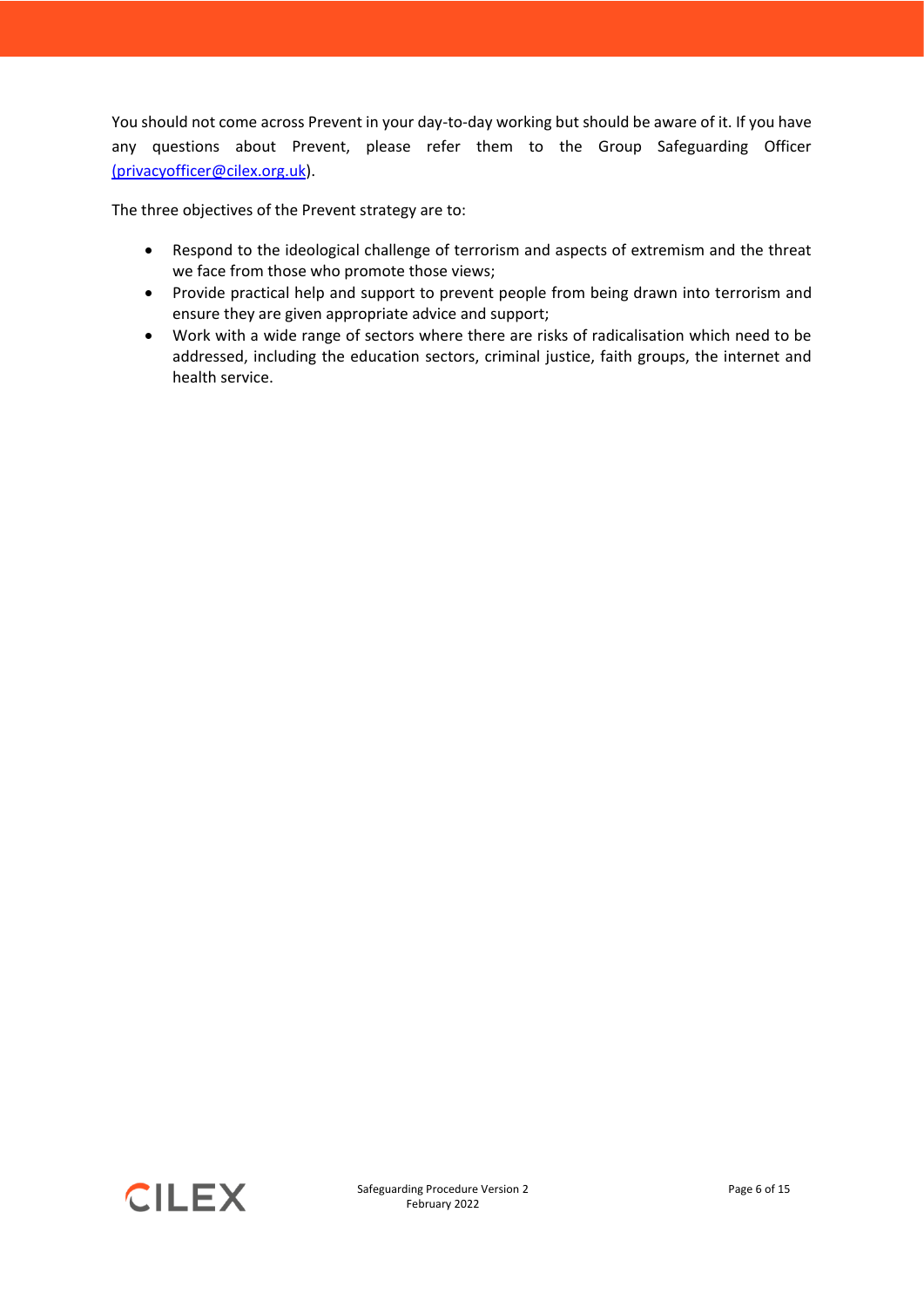## <span id="page-6-0"></span>**Appendix A: Definitions of Abuse**

This list is not exhaustive and it is worth noting that all forms of abuse listed below are rarely found in isolation.

#### **Abuse**

A form of maltreatment. Somebody may abuse or neglect a child/vulnerable adult by inflicting harm of failing to act to prevent harm. Children/vulnerable adults may be abused in a family or in institutional or community setting by those who know to them or more rarely by others.

#### **Physical Abuse**

A form of abuse, which may involve hitting, shaking, throwing, poisoning or scalding, drowning, suffocating or otherwise causing physical harm to a child.

#### **Emotional Abuse**

The persistent emotional maltreatment of a child/vulnerable adult, such as to cause severe and adverse effects on the victim's health.

#### **Sexual Abuse**

Involves forcing or enticing or a vulnerable adult to take part in sexual activities not necessarily involving a high level of violence, whether the victim is aware of what is happening.

#### **Children Abuse**

A form of maltreatment of a child. Somebody may abuse or neglect a child by inflicting harm or by failing to act to prevent harm. Children may be abused in a family or in an institutional or community setting by those known to them or more rarely by others. Abuse can take place wholly online or technology maybe used to facilitate offline abuse. Children may be abused by an adult or another child or children. Abuse can be physical, emotional, sexual, etc.

#### **Neglect**

The persistent failure to meet a child or vulnerable adult's basic physical and/or psychological need and likely to result in the serious impairment of the victim's health or development.

#### **Domestic Abuse**

An incident or pattern of incidents of controlling, coercive, threatening, degrading and violent behaviour, including sexual violence, in most cases by a partner or ex-partner, but could also be a family member or carer.

#### **Financial/ Material Abuse**

This includes theft, fraud, exploitation, pressure in connection with wills, property or inheritance or financial transactions or the misuse of misappropriation of property, possessions or benefits.

#### **Discriminatory Abuse**

A misuse of power that denies opportunity to a group or individual usually motivated by victim's age, gender, sexuality, disability, religion, class culture, language, race or ethnic origin.

#### **Risk to Self and/or Others**

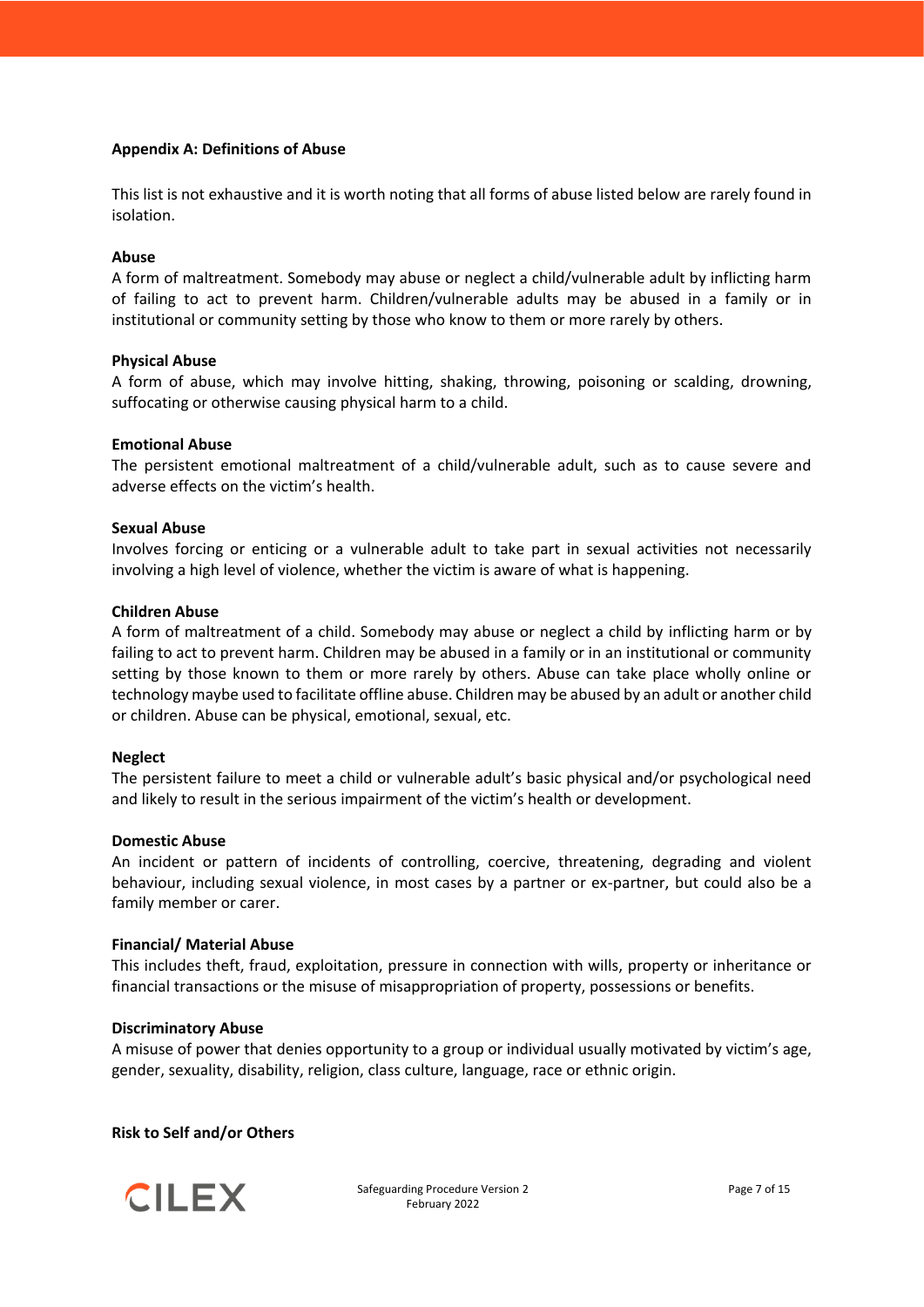Self-Harm, suicidal tendencies or potential risk of harming others, which may or may not include young people. This may be because of an individual experiencing a significant level of personal, emotional trauma and/or stress.

## **Cyberbullying**

This is the use of communication technology to torment, threaten, harass, humiliate, embarrass or otherwise harm an individual by sending or posting text messages or pictures intended to do so.

## **Modern Slavery**

- Recruitment or acquisition of a man, woman or child;
- Means, i.e. through the use of force, deception or coercion;
- Purpose, i.e. for the purpose of exploitation or forced labour.

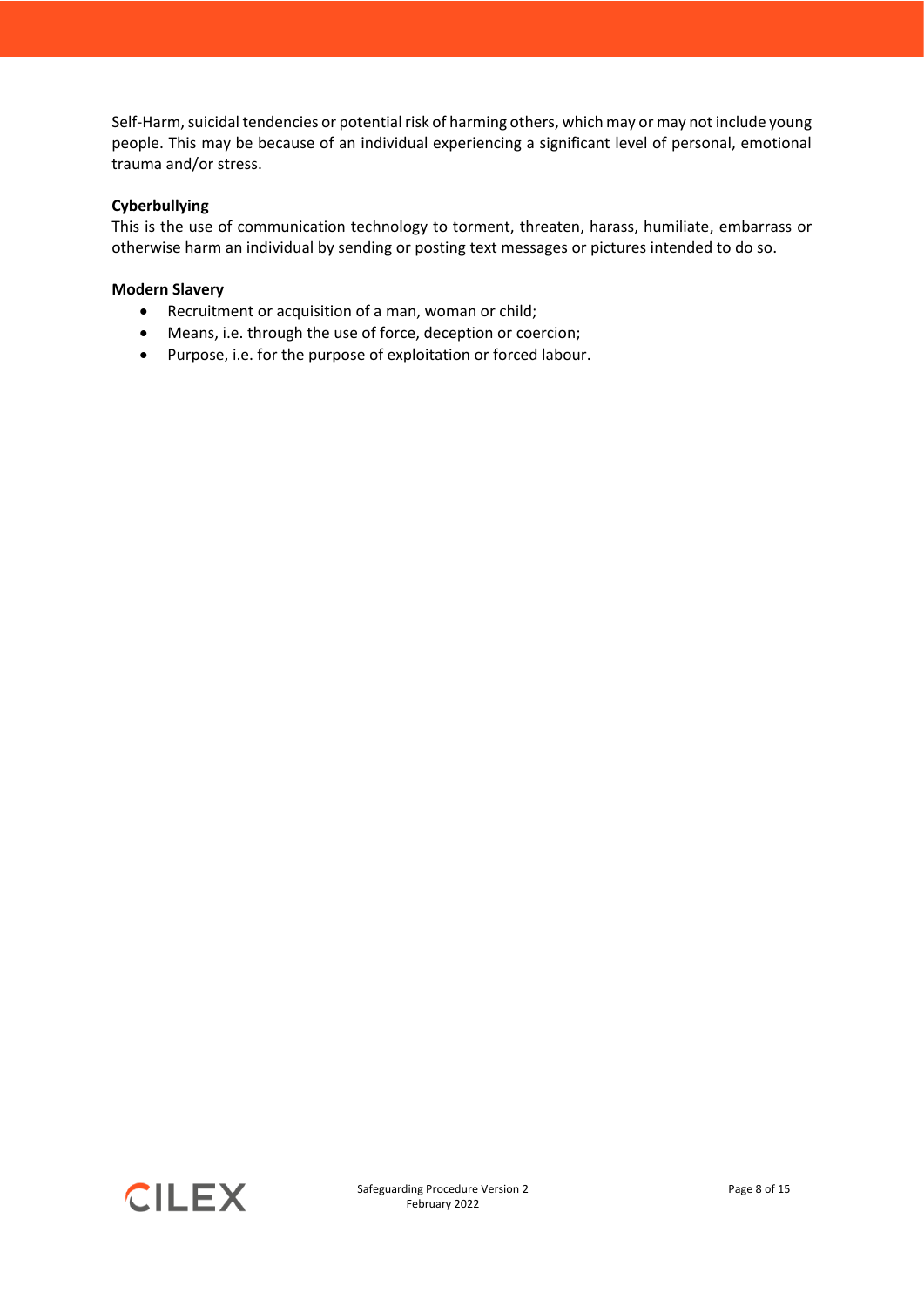## <span id="page-8-0"></span>**Appendix B: Definitions**

## **Safeguarding**

The statutory guidelines issued by the Department for Education, 'Working together to safeguard children', define Safeguarding as:

- Protecting children from maltreatment;
- Preventing impairment of children's health or development;
- Ensuring that children are growing up in circumstances consistent with the provision of safe and effective care;
- Taking action to enable all children to have the best outcomes;
- Care and support statutory guidance defines safeguarding for vulnerable adults;
- Protecting the rights of adults to live in safety and free from abuse and neglect;
- People and organisations working together to prevent and stop both the risks and experience of abuse or neglect;
- People and organisations making sure that the adult's wellbeing is promoted including; where appropriate, taking into account their views, wishes, feelings and beliefs in deciding on any action;
- Recognising that the adults sometimes have complex interpersonal relationships and may be ambivalent, unclear or unrealistic about their circumstances and therefore have potential risks to their safety or wellbeing.

## **Under 18s**

Under 18s are referred to as young people, but they are classed as children under relevant statutory guidance. In this context, safeguarding is defined as protecting children from maltreatment; preventing impairment of children's health or development; ensuring that children grow up, in circumstances consistent with the provision of safe and effective care; and taking action to enable all children to have the best outcomes.

## **Child Protection**

Part of safeguarding and promoting welfare. This refers to the activity that is undertaken to protect specific children who are suffering or are likely to suffer significant harm.

## **Vulnerable Adults**

Safeguarding duties also apply to vulnerable adults. An adult is considered 'vulnerable', if they receive a health, personal or social care service from a professional. Personal services would, include for example, help with financial matters, feeding, washing or dressing.

The Care and Support Statutory Guidance 2017 states that the safeguarding duties apply to an adult who:

- has needs for care and support (whether the local authority is meeting any of those needs).
- is experiencing or at risk of abuse or neglect.
- as a result of those care and support needs is unable to protect themselves from either the risk of, or the experience of abuse or neglect.

## **UK Data Protection Legislation**

All applicable UK Data Protection and Privacy legislation in force from time to time, including the General Data Protection Regulation (EU) 2016/679, the UK Data Protection Act 2018 and the Privacy and Electronic Communications (EU Directive) Regulations 2003 (as amended) (PECR) and any

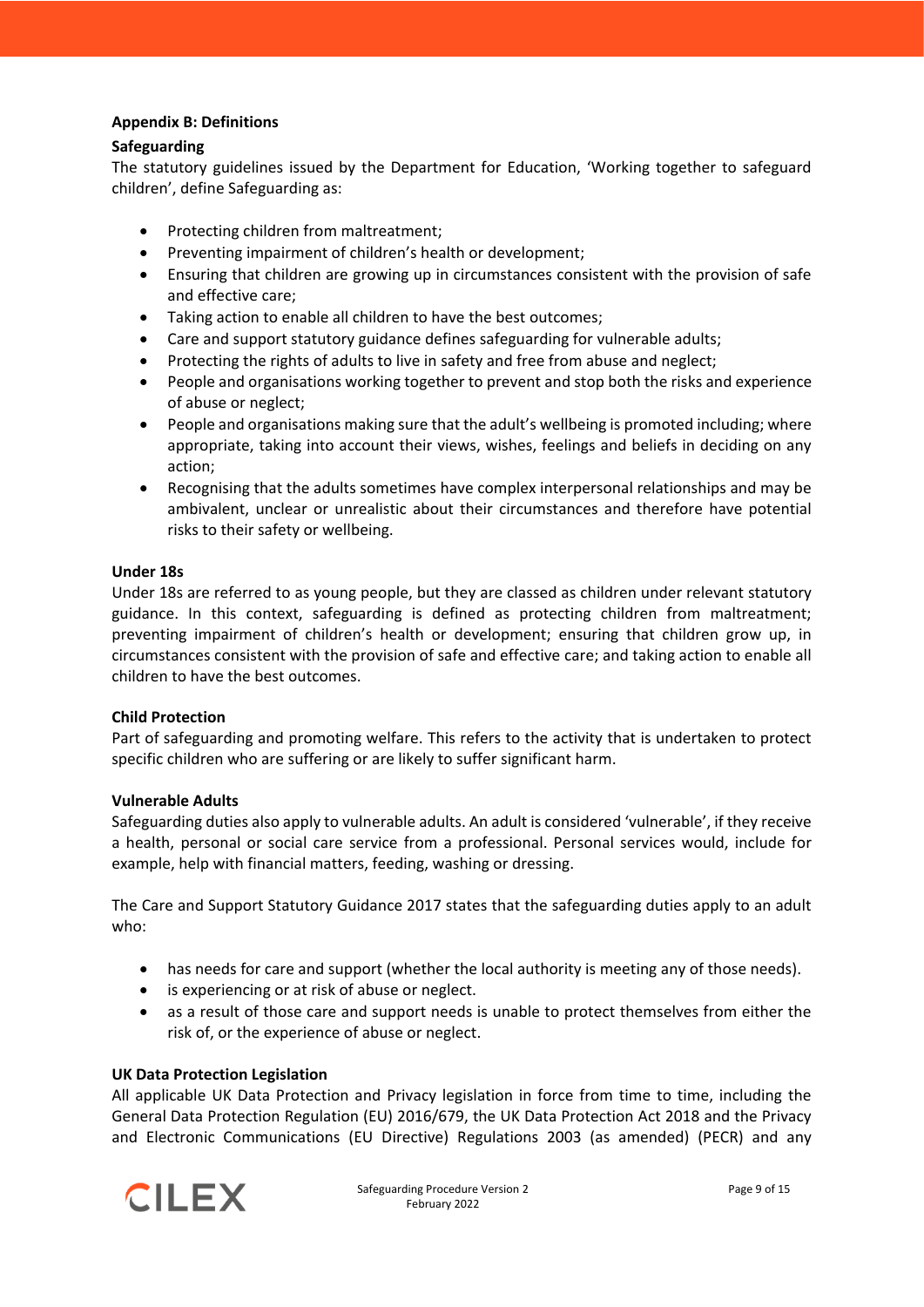superseding legislation and all other applicable laws, regulations, statutory instruments and/or any codes, practice or guidelines issued by the relevant data protection or supervisory authority in force from time to time and applicable to a Party, relating to the processing of personal data and/or governing individual's rights to privacy.

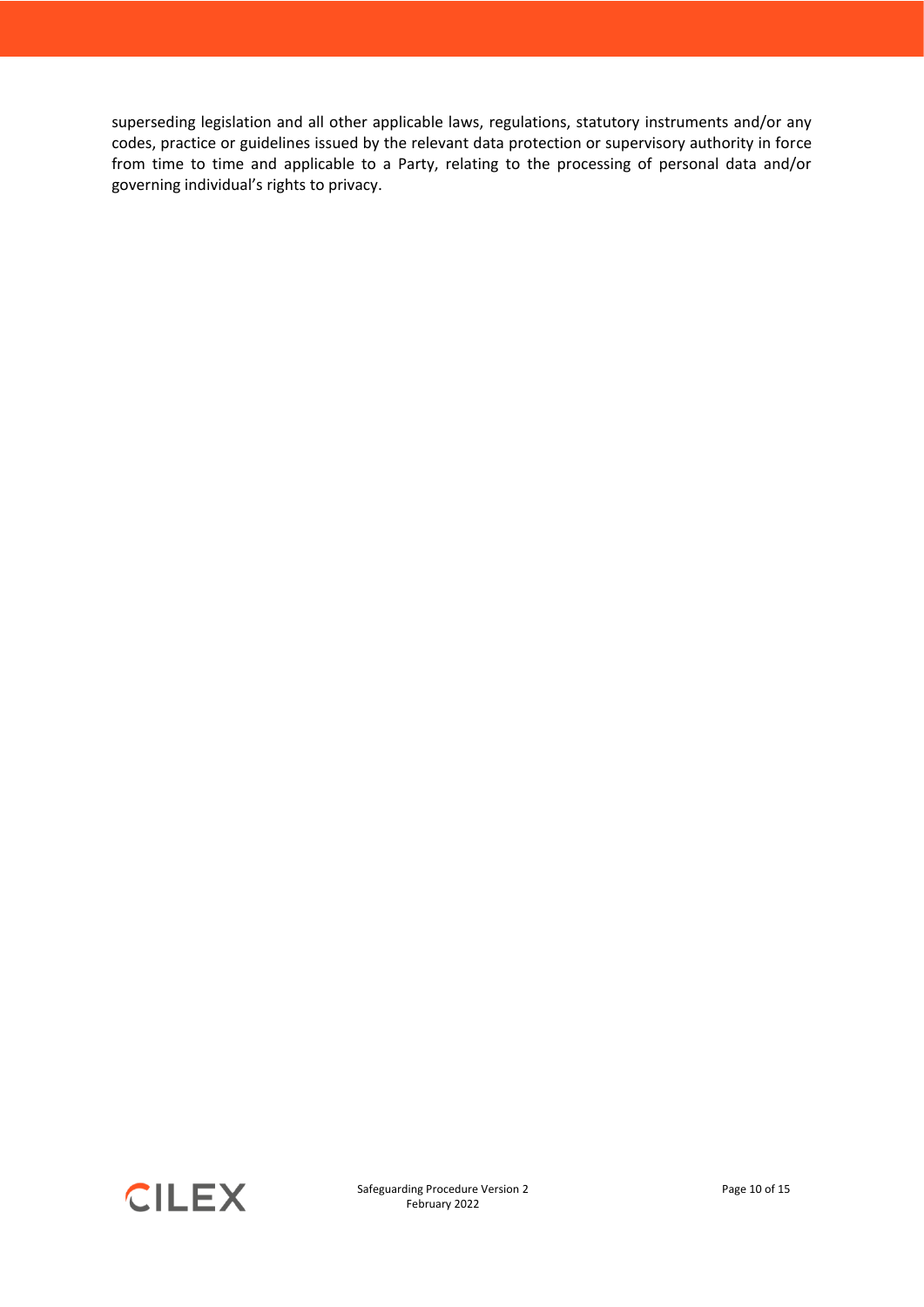## <span id="page-10-0"></span>**Appendix C: Helplines' Directory**

| <b>Addiction</b>                                               |  |
|----------------------------------------------------------------|--|
|                                                                |  |
| National Association for Children of Alcoholics  0800 358 3456 |  |
|                                                                |  |
| <b>Bereavement</b>                                             |  |
|                                                                |  |
|                                                                |  |
|                                                                |  |
|                                                                |  |
|                                                                |  |
|                                                                |  |
|                                                                |  |
| <b>Bullying</b>                                                |  |

| _______ |  |
|---------|--|
|         |  |
|         |  |
|         |  |

## **Cancer**

Macmillan Cancer Support ................................................................0808 808 0000

## **Children of Prisoners**

| National Information Centre on Children of Offenders  website |  |
|---------------------------------------------------------------|--|
|                                                               |  |

## **Children Missing**

Runaway Helpline ....................................................................................... 116 000

| <b>Children's Charities</b>                                   |  |
|---------------------------------------------------------------|--|
|                                                               |  |
|                                                               |  |
|                                                               |  |
|                                                               |  |
|                                                               |  |
| British Association for Counselling and Psychotherapy website |  |



Safeguarding Procedure Version 2 February 2022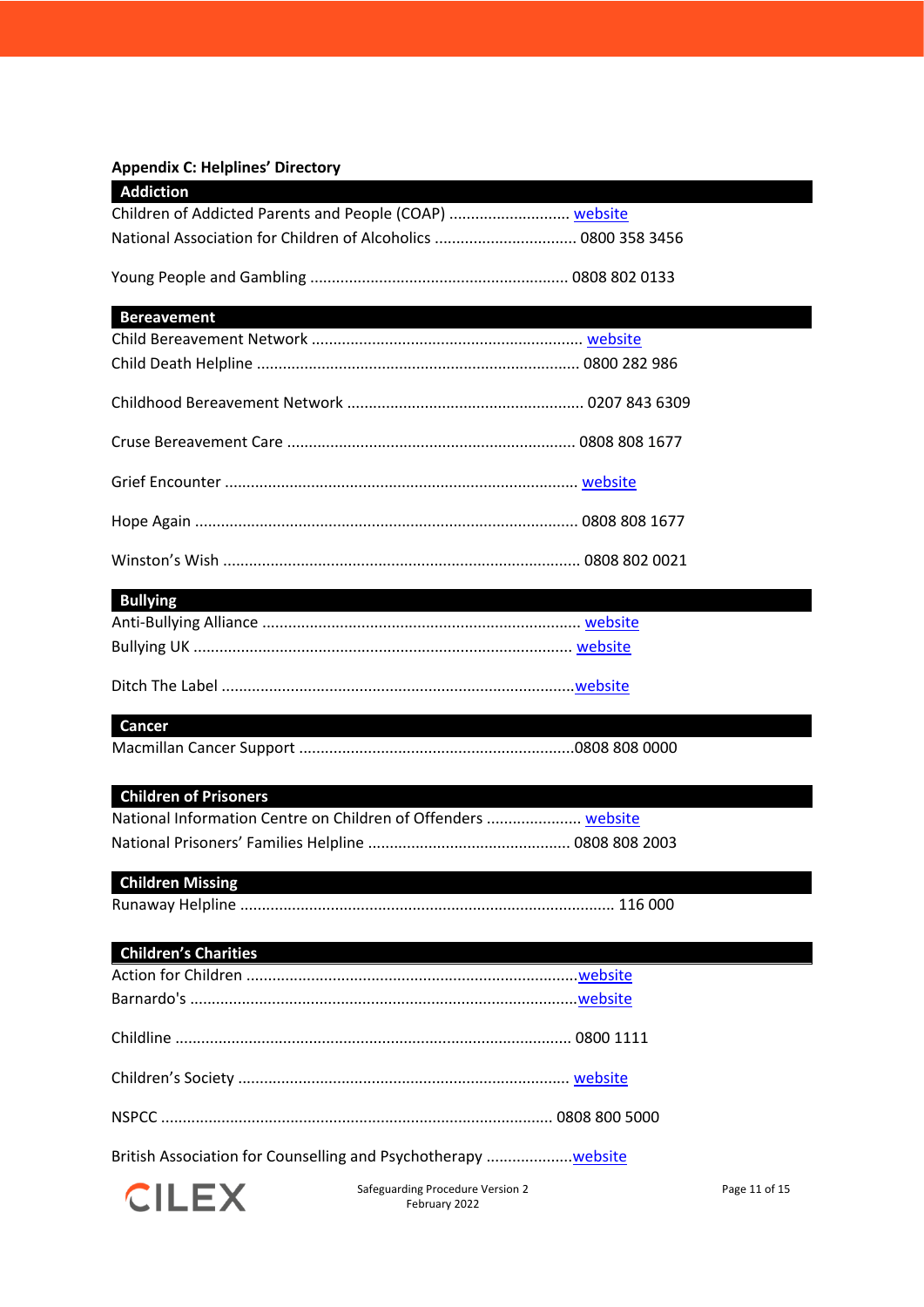| <b>Crime</b>                                                |  |
|-------------------------------------------------------------|--|
|                                                             |  |
| <b>Domestic Abuse</b>                                       |  |
|                                                             |  |
|                                                             |  |
|                                                             |  |
| <b>Drugs</b>                                                |  |
|                                                             |  |
| <b>Faith</b>                                                |  |
|                                                             |  |
| <b>FGM</b>                                                  |  |
|                                                             |  |
|                                                             |  |
|                                                             |  |
|                                                             |  |
| <b>Forced Marriage</b>                                      |  |
|                                                             |  |
| General                                                     |  |
|                                                             |  |
|                                                             |  |
| <b>Housing</b>                                              |  |
|                                                             |  |
| <b>LGBT</b>                                                 |  |
|                                                             |  |
|                                                             |  |
|                                                             |  |
| <b>Mental Health</b>                                        |  |
| Anna Freud National Centre for Children & Families  website |  |
|                                                             |  |

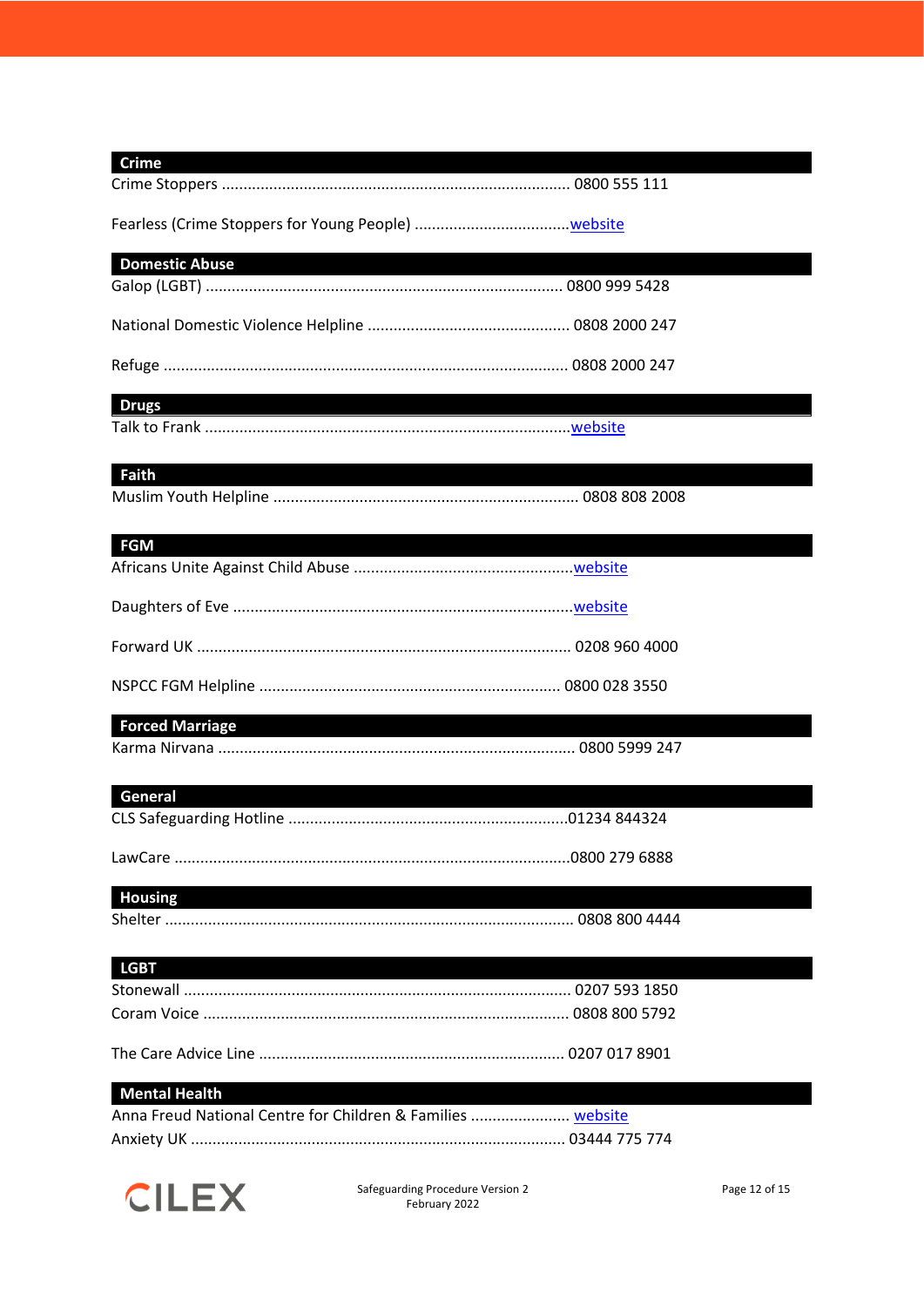# **Migrant Children**

## **Online Safety**

| National Professionals Online Safety Helpline  0344 381 4772 |  |
|--------------------------------------------------------------|--|
|                                                              |  |
|                                                              |  |
|                                                              |  |



Safeguarding Procedure Version 2 February 2022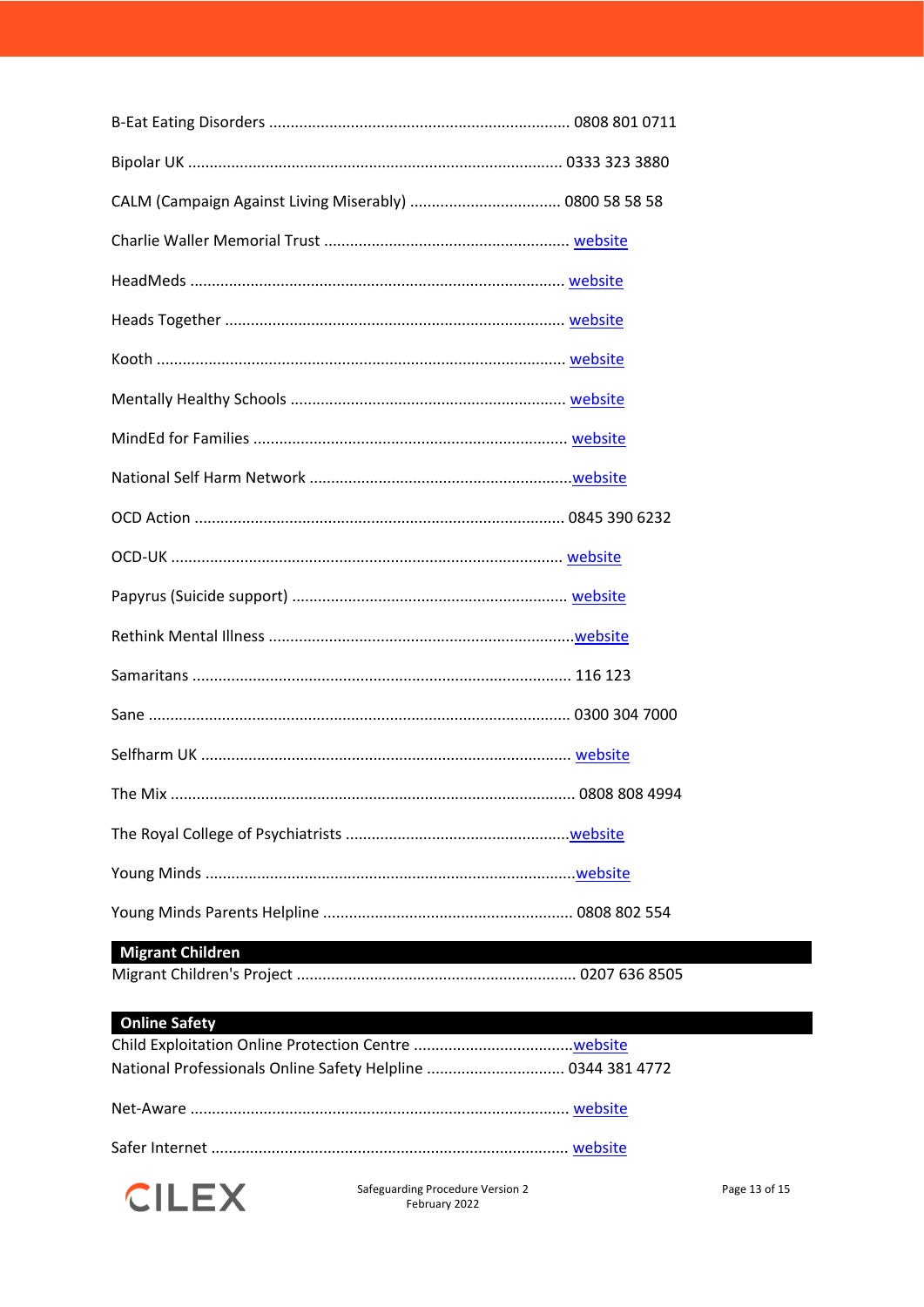| Self-Harm                                                  |  |
|------------------------------------------------------------|--|
|                                                            |  |
|                                                            |  |
|                                                            |  |
| <b>Sexual Abuse</b>                                        |  |
| MOSAC (Mothers of Sexually Abused Children)  0800 980 1958 |  |
|                                                            |  |
|                                                            |  |
| <b>Sexual Health</b>                                       |  |
|                                                            |  |
|                                                            |  |
|                                                            |  |
|                                                            |  |
| <b>Staff Support</b>                                       |  |
|                                                            |  |
| Transgender                                                |  |
|                                                            |  |
|                                                            |  |
| Whistleblowing                                             |  |

NSPCC Whistleblowing Helpline ....................................................... 0800 028 0285